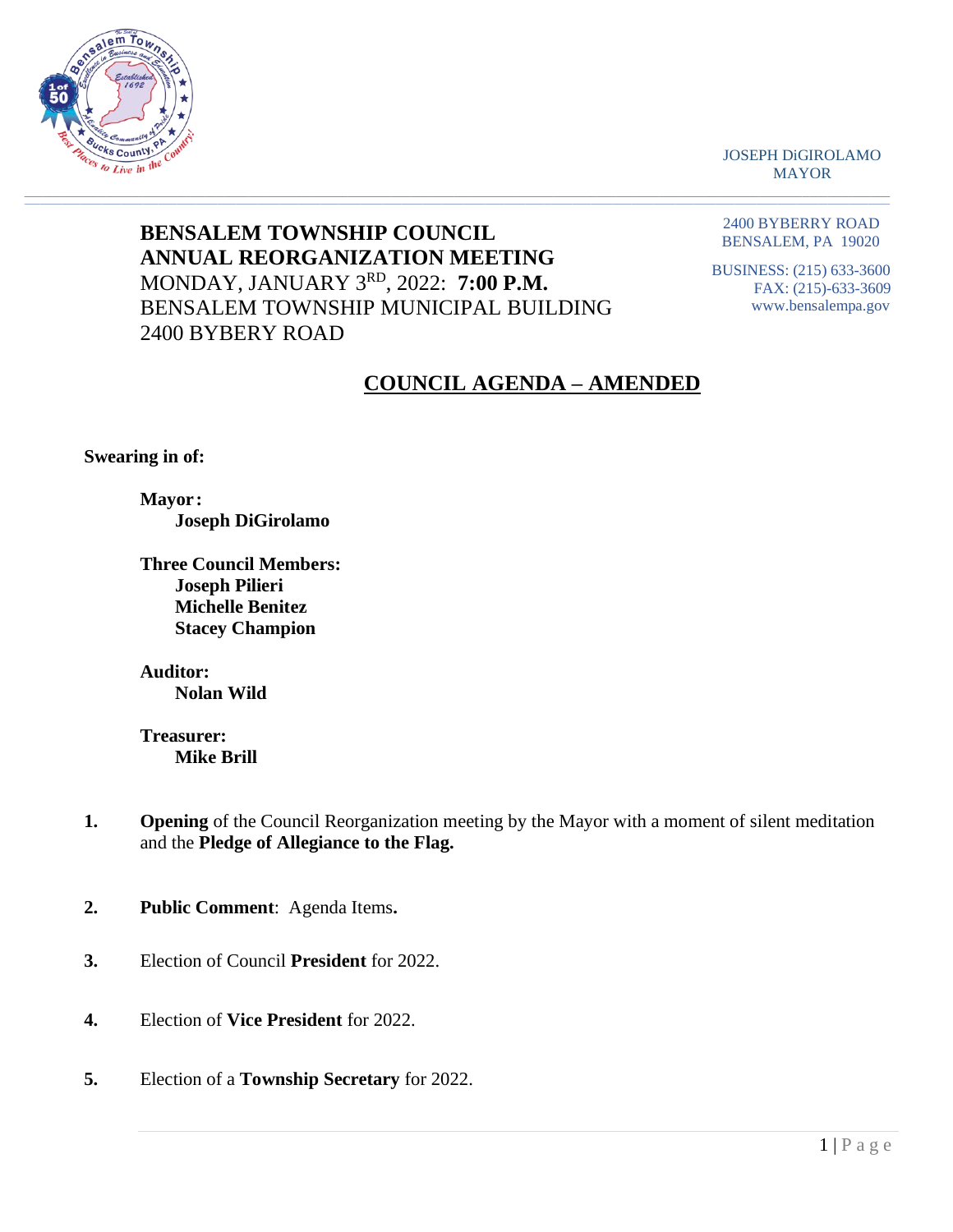- **6.** Election of a **Township Assistant Secretary** for 2022.
- **7.** Appointment of a **Municipal Clerk** pursuant to Sec. 2.25 of the Code.
- **8.** Appointment of Township **Engineering Firm**.
- **9.** Appointment of **Department Directors**. **(All current Directors to continue in their current positions)**
- **10.** Designation of Bensalem Township's **News Media** for legal advertising during 2022.
- **11.** Designation of **Monthly Meeting Dates** during 2022.
- **11A.** Advice and consent of Mayoral appointment of seven (7) members to the **Veterans Affairs Advisory Board** for a one (1) year term.
- **12.** Advice and consent of Mayoral appointment of one (1) member to the **Code of Appeals Board** for a three (3) year term.
- **13.** Advice and consent of Mayoral appointment of three (3) members to the **Community Development Advisory Board** for a one (1) year term.
- **14.** Advice and consent of Mayoral appointment of six (6) members to the **Disabled Persons Advisory Board** for a one (1) year term
- **15.** Advice and consent of Mayoral appointment of eleven (11) members to the **Drug and Alcohol Advisory Board** for a one (1) year term.
- **16.** Advice and consent of Mayoral appointment of four (4) members to the **Economic Development Corporation** for a three (3) year term.
- **17.** Advice and consent of Mayoral appointment of eleven (11) members to the **Emergency Management Services Advisory Board** for a one (1) year term.
- **18.** Advice and consent of Mayoral appointment of three (3) members to the **Environmental Advisory Board** for a three (3) year term.
- **19.** Advice and consent of Mayoral appointment of seven (7) members to the **Gaming Advisory**